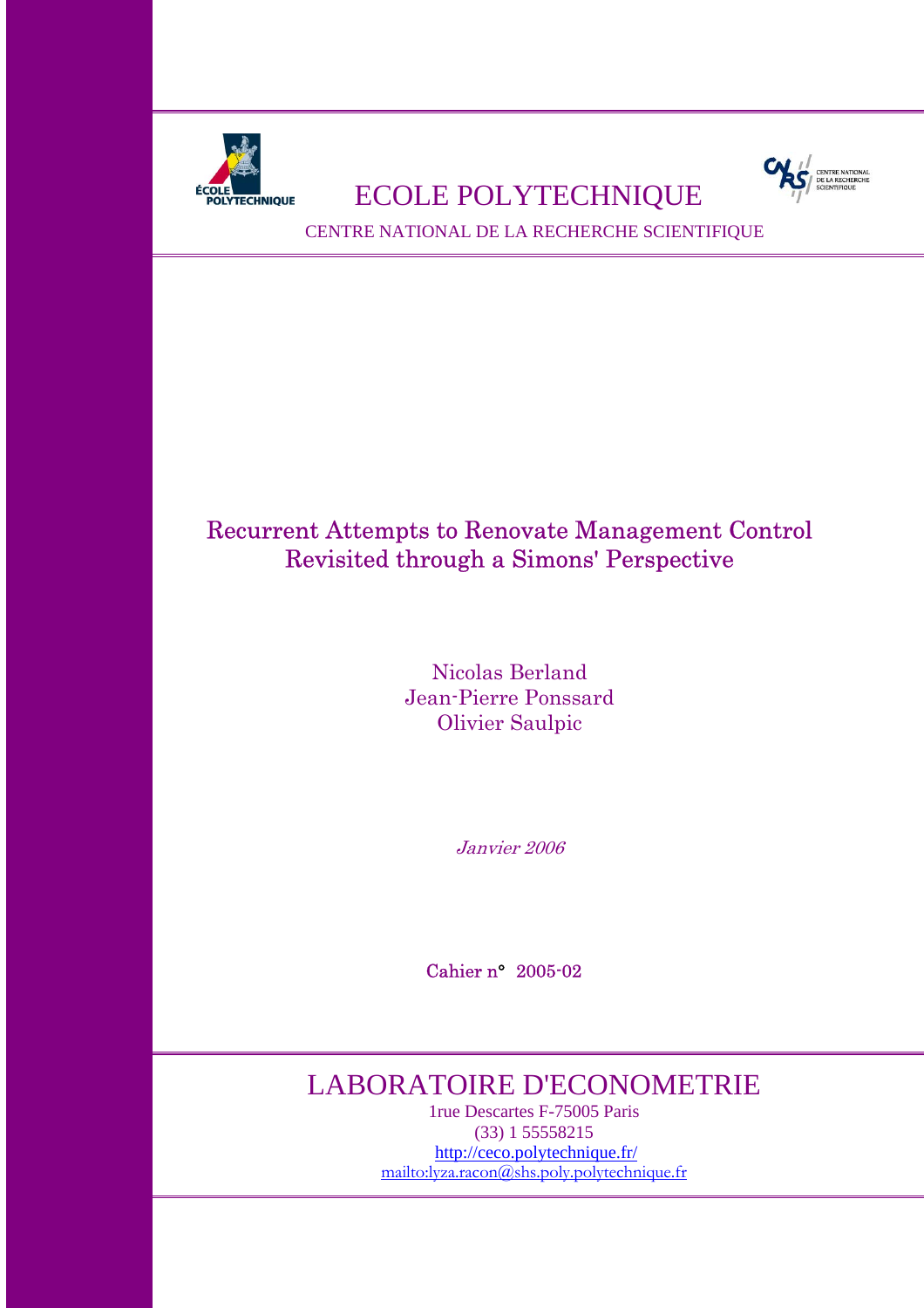## Recurrent Attempts to Renovate Management Control Revisited through a Simons' Perspective

Nicolas Berland1 Jean-Pierre Ponssard2 Olivier Saulpic3

Janvier 2006

## Cahier n° 2005-02

- Résumé: On propose de caractériser un système de pilotage et de contrôle à partir de trois dimensions: l'implication des managers, la spécificité des outils, la relation avec le système d'incitation. Cette caractérisation constitue une extension directe de la typologie introduite par Simons (1995) pour distinguer entre contrôle interactif et contrôle diagnostic. Les tentatives récurrentes pour rénover le contrôle de gestion suite aux critiques sévères formulées par Kaplan et Johnson (1987) sont alors reexaminées. Les approches du type contrôle stratégique ou le management par la valeur apparaissent respectivement comme représentatives soit du contrôle interactif soit du contrôle diagnostic. Le cadre proposé permet de bien rendre compte des forces et faiblesses de ce type d'approches toujours très en vogue auprès des entreprises.
- Abstract: Three dimensions characterize a management control system: the nature of the involvement of operational managers, the degree of customization of the underlying tools and the relationship with the compensation policy. This characterization further formalizes the distinction between diagnostic and interactive control systems introduced by Simons (1995). It provides an interesting framework to discuss the recurrent attempts to renovate management control that followed the severe criticism of Johnson and Kaplan (1987). In this framework, information systems based on a strategic vision of the activity are representative of interactive control while value based management systems such as EVA are representative of diagnostic control. The strengths and weaknesses of each approach are discussed using the proposed taxonomy as a theoretical grid.
- Mots clés: Pilotage, Incitations, Coordination, Contrôle interactif vs contrôle diagnostic
- Key Words : Management devices, Incentives, Coordination, Interactive control, Diagnostic control

Classification JEL: M400

-

<sup>&</sup>lt;sup>1</sup> IAE Poitiers.

<sup>&</sup>lt;sup>2</sup> Laboratoire d'Econométrie, CNRS et Ecole polytechnique.

 $3$  ESCP-EAP.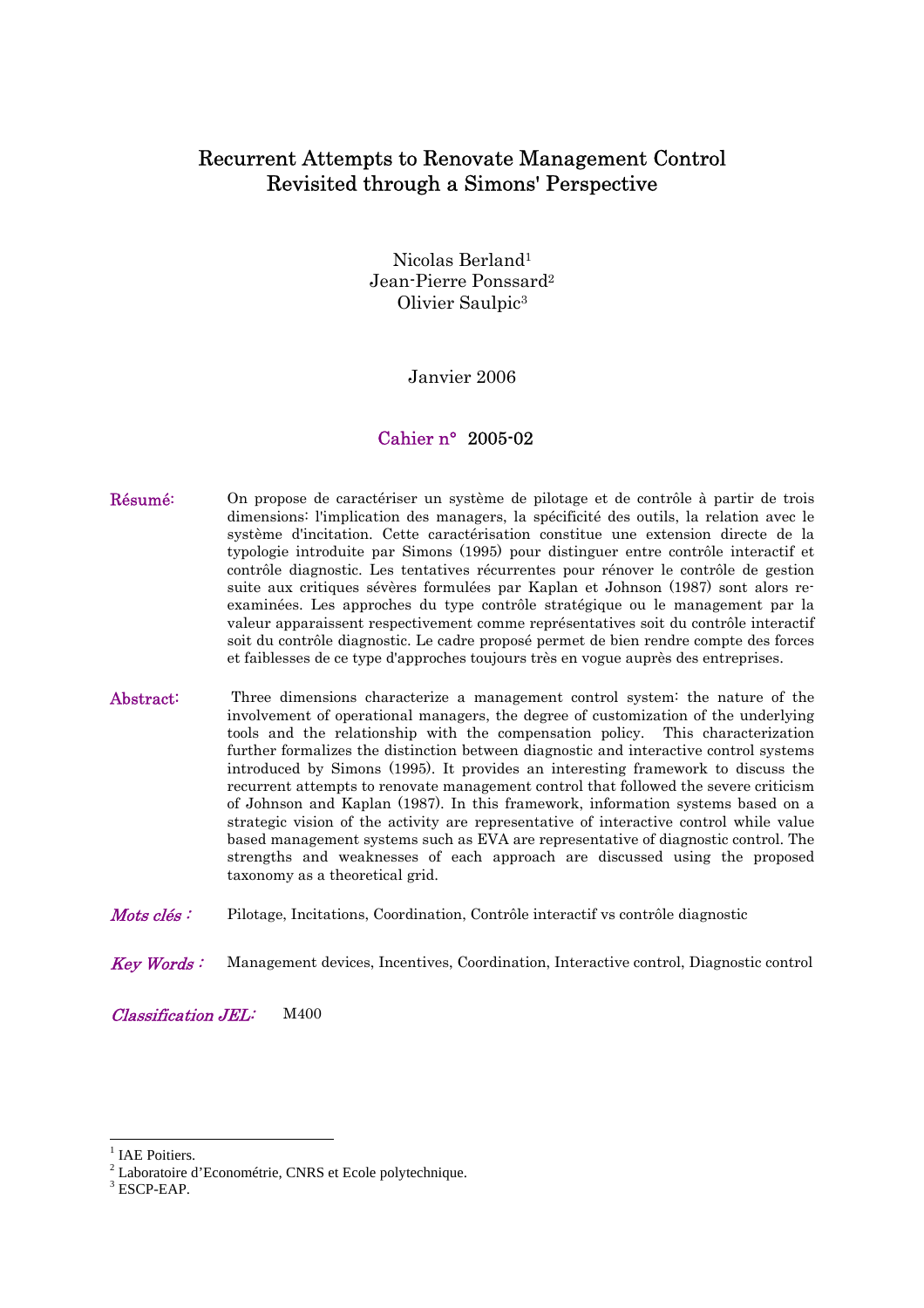## **Recurrent Attempts to Renovate Management Control Revisited through a Simons' Perspective**

**January 2006** 

Nicolas Berland<sup>1</sup>, Jean-Pierre Ponssard<sup>2</sup> and Olivier Saulpic<sup>3</sup>

## **1. INTRODUCTION**

Research conducted by Simons (1995) on the use of management control systems in situations of strategic change, prompted him to define a new approach to these systems, which is based on the distinction between interactive control systems and diagnostic control systems. This approach has spawned an increasingly rich body of literature, which reflects an interest in the analysis, and design of management control systems (Bisbe & Otley, 2004, Bruining et *al.*, 2004, Davila, 2000, Marginson, 2002, Sponem, 2004). This approach raises the issue of what is traditionally referred to as management control in its accounting form.

Even though Simons' new approach was admittedly innovative and different, it remained cut off from the major debates raging in the field of management control (e.g. the development of activity-based accounting, strategic scorecards [*"tableaux de bord"*], and value based management).

Broadly speaking, it may be said that these debates were triggered by a major publication by Johnson and Kaplan (1987). In this well-known work, the authors presented a well-documented indictment of management control as it was practiced at that time in many Anglo-Saxon firms. They underlined the gap that existed between these systems and the operational management of the firm. Control systems were essentially based on an accounting vision of reality and broke down in very great detail the various functions and departments of the firm, thereby encouraging an incremental and local approach to the drafting of budgets. Operational staff that used these systems was sometimes constrained to make absolutely foolish decisions. The real objective of the company, according to the authors, required a radically different approach based on a high degree of responsiveness from the entire firm, as well as greater coordination between functions and departments. This had become necessary as firms increasingly faced a highly uncertain technical and/or commercial environment.

This assessment was widely accepted by management personnel in the corporate world, and resulted in a major burst of contributions, especially from consultants. Otley (2001) has classified these contributions into two main categories:

 $\triangleright$  Firstly, a school of thought built around an increasingly strategic vision of information systems. A significant body of research based on case analysis or experimentation existed in French companies at that time. It focused on the management of projects (Midler, 1990), activity based costing as a step for activity based management (Lorino 1991, Lebas, 1991, Mévellec, 1990), production management (Hatchuel and Sardas, 1990), as well as on the design of interactive budgets (Tanguy 1992). Similar trends of research occurred in Anglo-saxon firms. In

1

<sup>&</sup>lt;sup>1</sup> IAE de Poitiers, e-mail :  $\frac{1}{2}$  nberland@iae.univ-poitiers.fr

<sup>&</sup>lt;sup>2</sup> CNRS and Ecole Polytechnique, e- mail : jean-pierre.ponssard@shs.polytechnique.fr

<sup>&</sup>lt;sup>3</sup> ESCP-EAP, e-mail: saulpic@escp-eap.net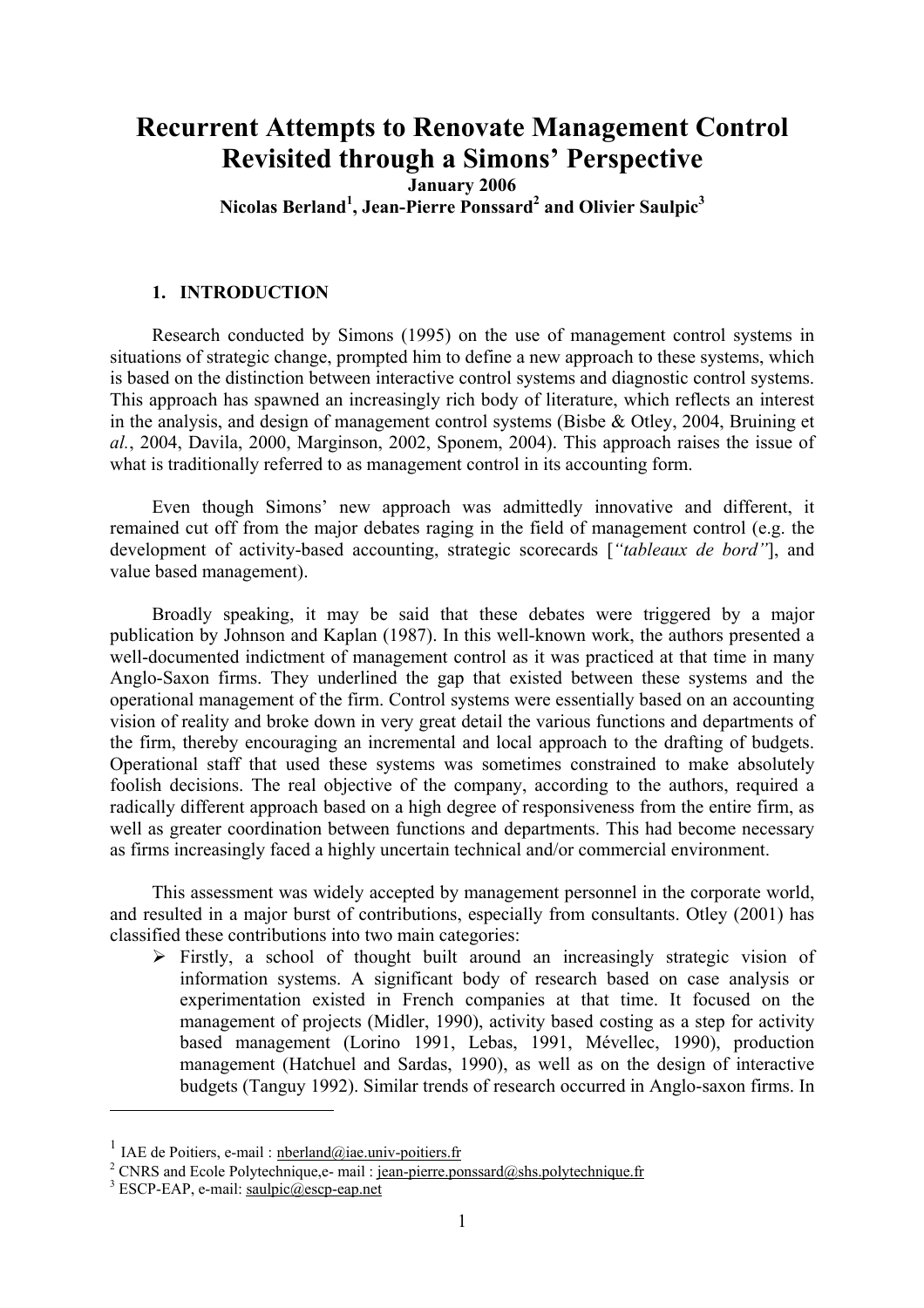the United States, this work received its initial impetus from Kaplan and was later developed in several directions such as to the present day Balanced Scorecard, or BSC, designed by the consultant David Norton (Kaplan et Norton, 1996).

 $\triangleright$  Secondly, another movement built around value based management. It was initiated later and focused on acquiring a greater understanding of incentives in control systems. This work was especially prompted by Stern, encouraged by leading researchers such as Jensen (2001), and operationnally developed by many management consulting firms, Stern&Stewart being of the better known for its EVA systems (Stewart, 1991, Stern, Stewart and Chew, 1996).

The objective of this article is to make more explicit the connection between the theoretical framework developed by Simons and those more applied but important contributions.

To better establish this connection it is proposed to extend Simons' taxonomy to explicitely include the two dimensions that played a key role in those applied contributions namely: the nature of the control tools and the relationship of the control system with the compensation policy.

Interactive systems would then be characterized not only by the continuous involvement of operational staff, but also by the use of more customized tools making explicit the interaction between the various departments while entertaining a loose connection with the compensation policy. Diagnostic systems would feature not only arms' length relationship along the hierarchical line, but also the reliance on more generic control tools that are explicitly linked to performance indicators used in the compensation policy. In interactive control emphasis would be on improved internal coordination through relevant decision support systems while in diagnostic control emphasis would be on alignment with shareholders through more relevant internal financial indicators.

It will be argumented that this enlarged theoretical framework facilitates the discussion of the strengths and weaknesses of recurrent attempts to renovate management control.

In section 1 a brief reminder of Simons' theoretical framework is provided. Section 2 extends Simons' approach by introducing two new dimensions: the degree of customization of the control tools, the degree of objectivity of the relationship with the compensation policy. In section 3 the attempts to redefine management control systems are re-examined from a theoretical point. This theoretical re-assessment is then used to suggest future avenues of research.

## **2. AN EXTENSION OF SIMONS' TAXONOMY OF CONTROL SYSTEMS**

Simons (1995) defines "modern" management control systems as "the formal, information-based routines and procedures managers use to maintain or alter patterns in organizational activities". This paper will hereafter refers to this concept as "control system". These ideas first appear in Simons (1991) and were further developed in Simons (1999).

#### **2.1 SIMONS'S TAXONOMY**

The major contribution made by Simons was to put forward taxonomy of control systems in which the following types of control were distinguished: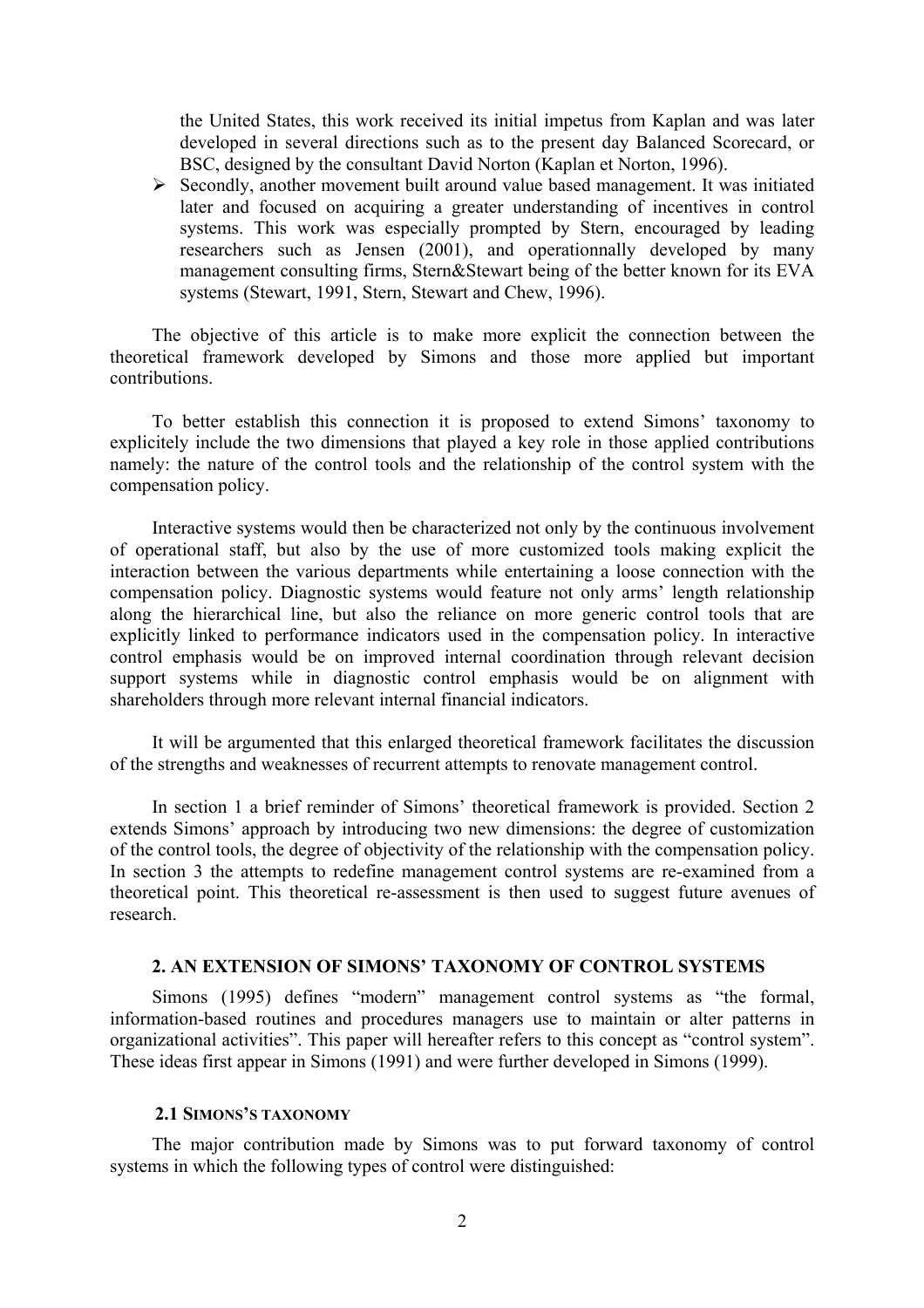- Diagnostic control (Simons, 1995, 59). This type of control is performed by using a wide range of indicators, which reflect the different facets of a company's performance, or more generally the information which managers require in order accomplishing their management tasks. The purpose of diagnostic control is to provide a relatively exhaustive measurement of performance. This aspect of control must often be computerized so as to save the manager's time since the quantity of information to be processed is extremely high.
- Interactive control (Simons, 1995, 95). This type of control implies a very high degree of interaction by managers with their subordinates in order to deal with the firm's strategic priorities, and requires strong personal involvement in their subordinates' decision making. In a situation of interactive control, the manager's attention is focused on one of the control tools. The data generated by the control tool creates a nearly obsessional determination with the manager and leads them to call into question various aspects of the company that they are managing. The quantity of data in question should not be too high so as to enable each manager to absorb this information, in addition to executing the many tasks required by his position.

Control tools as such are neutral. Some control tools are used by managers to personally involve themselves in the management of their activity, and to interact with their subordinates. Other more numerous control tools are used for diagnostic control at arm's length and/or based on a management by exception principle.

The interactive control method will focus on areas which will vary from company to company according to the critical performance criteria.

In his research Simons drew up a list of factors to associate some control tools with the relevant type of uncertainty to be controlled.

For example:

- When competition is technology-based, companies must be prepared to protect their technological skills (e.g. patent protection, upgrading of technical skills). When competition is based solely on the perceived satisfaction of the customer, companies should strive to develop their marketing skills. When a firm competes on regulated markets, it should ensure that it has a sufficient number of outside contacts in order to effectively manage networks of influence.
- When value chains are complex and require the involvement of several decision-makers, detailed industrial planning systems are considered to be the most appropriate. In the case of non-complex value chains, managers need only have recourse to input/output measurements.
- Competition based primarily on time and quick reactions requires that managers closely monitor sales trends, otherwise they will use general financial planning systems.

Simons' approach operates a clear distinction between (i) control tools, (ii) the role and function of controllers, and (iii) the management control process. Interactive and diagnostic systems have clear differences on the last two items but no difference at all on the first item.

#### **2.2 EXTENSION OF SIMONS' THEORETICAL FRAMEWORK**

Simons' approach is extended in two directions.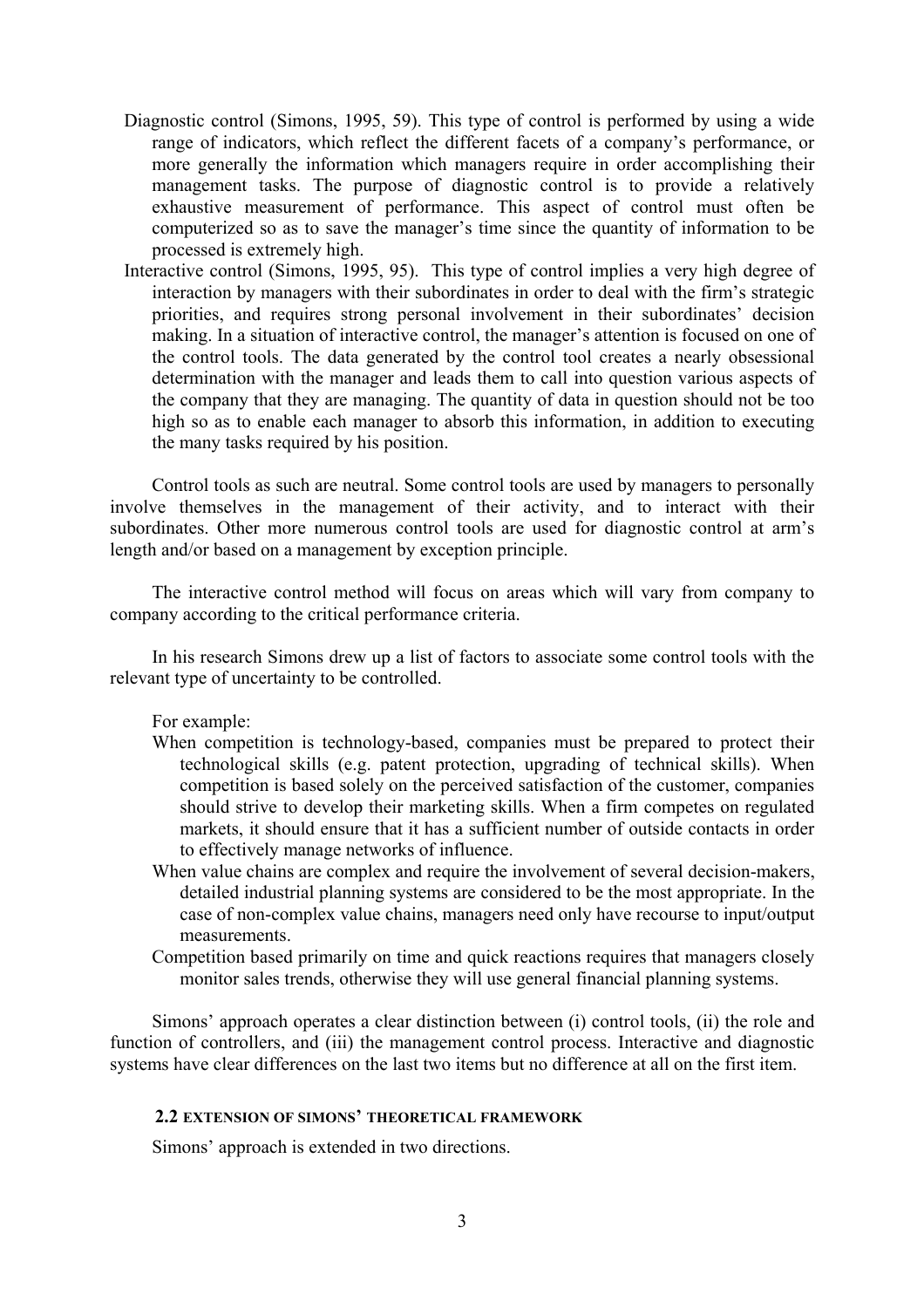Firstly, the fact that strategic vision be used to select the area for interactive control does have an impact on the tools as such. This is particularily the case because the emphasis is on prompting a better coordination within the firm. In this line of thought vertical (hierarchical) interactivity (the one emphasized by Simons) goes along with horizontal (cross functional) interactivity, and horizontal interactivity often requires the design of specific control tools, as will be apparent in the applied work. For example, consider a production entity and a commercial entity; it is possible to characterize what would be their relationships in a "diagnostic" and in an "interactive" control framework. In the first case, the relationship is based on generic performance indicators (quantities, costs and margins; standards for these indicators are defined in the budget and the variances between actual and standards are listed and analysed). In the second case, the relationship is based on a specific representation of the material flows of the firm's activity (which may include suppliers and clients, capacity constraints...), thereby generating more customized performance indicators.

Secondly, the relationship between the control system and the compensation policy is introduced. It is argued that it makes a difference whether the emphasis is on internal coordination or on a better alignment with financial objectives. In the first case, the relationship may be based on subjective assessments while in the second case it may rely on more quantified and objective indicators. This relationship interacts with the way the control system is used. As a matter of fact, contarily to the first dimension, Simons () does introduce this connection. In this respect, the proposed extension merely explicits his ideas.

These two dimensions refer to a set of questions that can be summarized as follows:

- How are the control tools constructed? What is the degree of customization of the control tools? Are they rather:
	- *generic*? Can they be easily transposed from one business activity to another? Can it be decomposed to independent subsets of control tools within the organization?
	- *customized*? Are they based on a strategic vision specific to a particular activity? Is it important that the operational managers share this vision thus inducing horizontal interdependence?
- What is the relationship of the control system with the compensation policy? Is the reward system based on the indicators defined in the control system:
	- *objectively*? Using a formal quantitative calibrated scheme?
	- *subjectively*? Only loosely through qualitative and subjective judgments of the superior?

Table1 provides a detailed set of questions to identify further the nature of a given control system. Two distinctive sets of answers are given to define the two idealized diagnostic and interactive control systems that are proposed to extend Simons'taxonomy.

(insert Table 1 about here)

## **3. RE-EXAMINATION OF TWO ATTEMPTS TO REFORM MANAGEMENT CONTROL**

It will now be demonstrated that this extended framework allows for an original and productive re-examination of certain approaches, which at various times in the past, have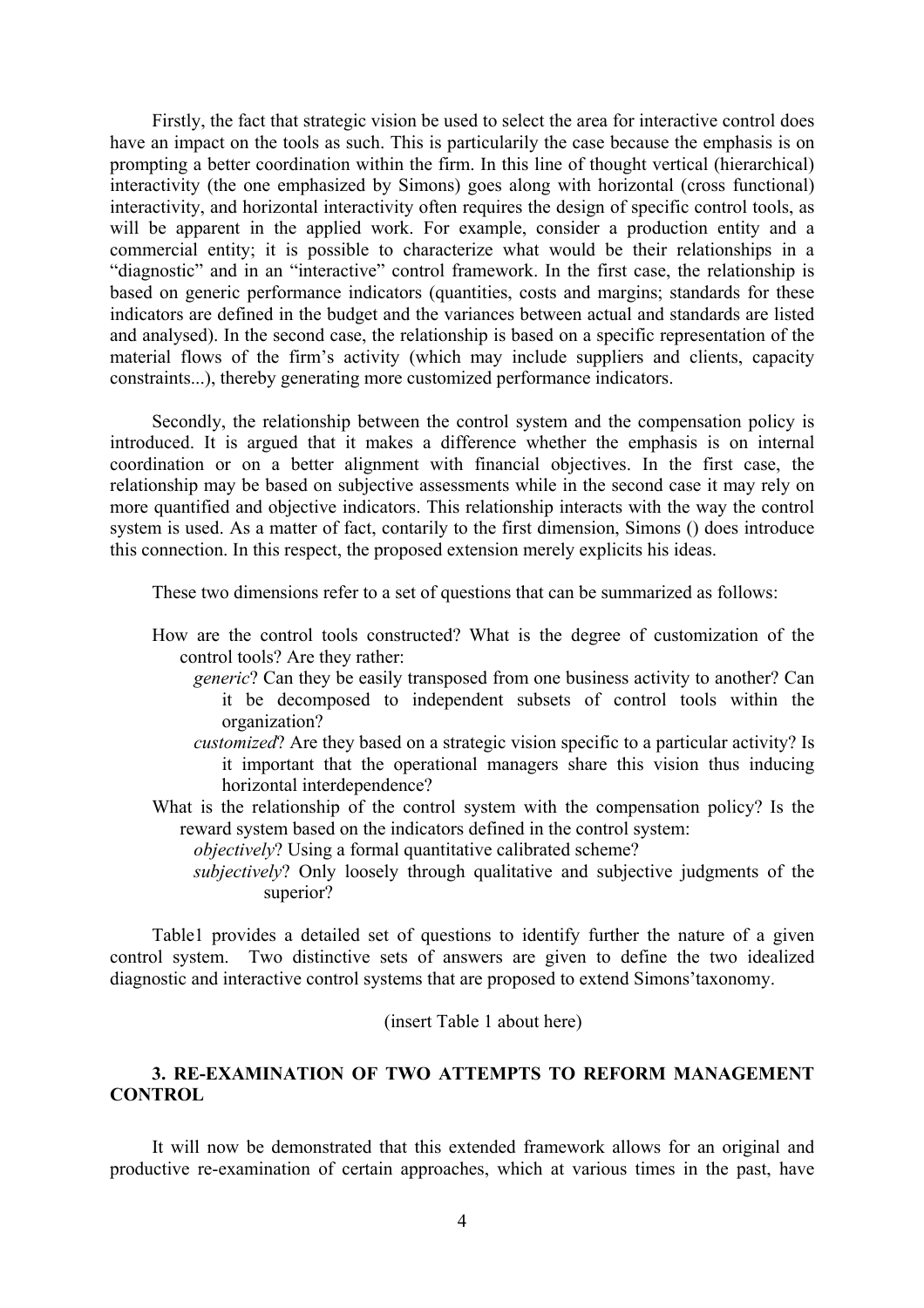attempted to redefine management control in order to better meet the needs of strategic changes. In this respect, the extended framework provides a better understanding of the strengths and weaknesses of these various approaches.

This re-examination is carried on using Otley (2001) classification of the past contributions into two main categories:

- strategic vision of information systems;
- value based management.

Our theoretical framework clearly shows the differences between these two schools of thought, as well as their underlying intellectual grounding. Table 2 presents both the traditional control system criticized by Jonson and Kaplan (1987) and the two types of approaches attempting to revive it. For each one of the two main alternative approaches, the theoretical framework serves to identify the nature of the problem, and then to explain the two proposed solutions. Our framework may then be used to provide an analysis of both the strengths and weaknesses of these solutions.

## (insert Table 2 about here)

## **3.1 Identification of the problem**

To a certain extent both approaches have succeeded in isolating the problem by identifying a discrepancy between the firm's performance and the indicators used by the control system to measure this very performance. However, in the first case the discrepancy tends to be linked with the information system, whereas in the second case it tends to be related to the assessment system.

In the first case, the main emphasis was placed on the pernicious effects of control system indicators. "The Goal: A Process of Ongoing Improvement" by Goldratt and Cox (1986) was without a doubt one of the most popular publications which exemplified this school of thought. It described in the form of a novel the failure of traditional local control tools to eliminate excessive hold-ups, delays, inventories and costs in the management of a production workshop. The authors underlined the merits of adopting an overall approach based on Japanese management techniques. The main focus of this book is to re-position the strategy at the heart of the firm's management, and to re-build an appropriate control system based on its intended industrial and commercial strategy.

In the second case, the starting point seems to be related to the excessive remuneration of top management in light of the poor share price performance of their firms. According to Jensen and Murphy (1990), remuneration depends more on factors such as a firm's size rather than on its performance on the stock market. Many authors also recount a number of anecdotes about private jets and other unwarranted benefits received by top management. On paper it is true that these remunerations were often linked to accounting performance indicators, which were easily manipulated. This assessment of the situation therefore recommends the establishment of a better alignment between the objectives of a firm (value creation) and performance indicators intended to determine the remuneration of managers.

## **3.2 Proposed Solutions**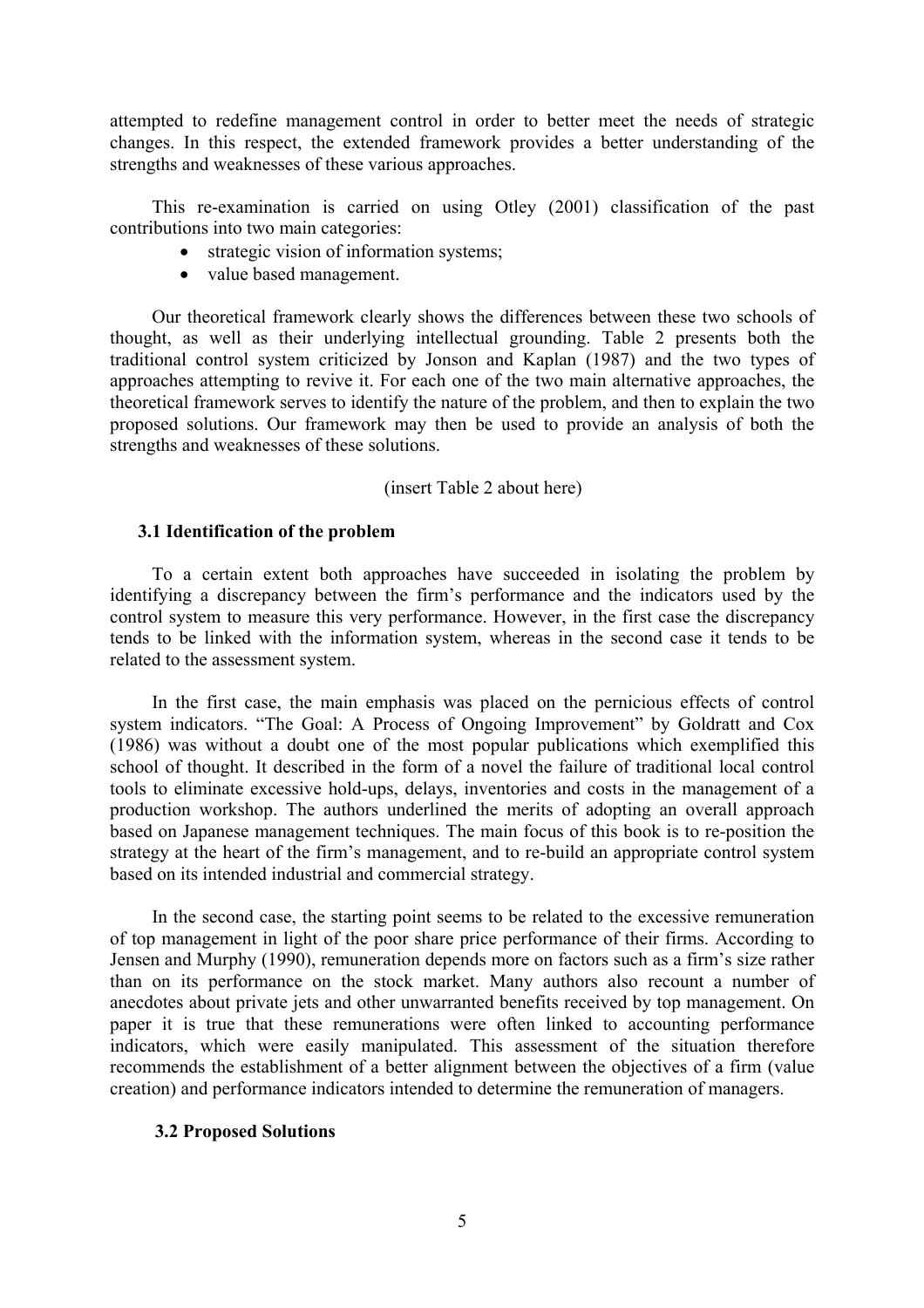The first school of thought thus approaches the re-designing of management control by drawing up a new strategic vision. This process of re-evaluation results in the re-definition of the firm's organization and control systems. In this respect, the automobile industry has been one of the foremost examples of this shift (Clark, Hayes et Wheelwright, 1988). Changes in this industry have included the shortening of the design phase, the implementation of platforms common to several models, and delayed differentiation techniques. In general, these changes have resulted in the establishment of a broad, cross-functional vision suited to the monitoring of projects and activities. As a result, attention shifted away from the representation of a firm based on the simple juxtaposition of profit centers. In terms of the control systems, the actual concept itself of budgetary control has been impacted by this change, and has resulted in the following:

- Performance indicators: the introduction of so-called material or operational indicators in systems essentially containing financial or accounting indicators (Chassang, 1987). This is also one of the characteritics of the Balanced Scorecard (Kaplan & Norton, 1996, 2001a)
- Performance indicators: introduction of the concept of activity and the processes in the evalution of costs and performance like in ABC/ABM.
- Involvement of operational managers: the establishment of the idea that control systems should be considered more as tools to enhance communication rather than as instruments to control. As a result, management was placed in opposition to reporting, and an overhaul of the role (and profile) of controllers was proposed.

A case study by Tanguy (1989) is particularly interesting in that a link is established between, both financial and non financial, performance indicators and the involvement of operational managers. This study shows how different operational departments were mobilized by the firm's management with the support of management controllers to obtain: firstly consistent material flows, secondly financial outcomes generated by explicitly consistent material flows. This approach may be contrasted with a more traditional procedure usually adopted in that company based on the direct allocation of resources to these departments, the use of transfer prices to define profit centres, the setting of local objectives on the basis of past performance and, finally, a discussion of total budget by piling up and slicing, possibly inconsistent, decentralized budgets. In the case study, which concerned a sector of activity particularily vulnerable to Johnson and Kaplan criticism, this new approach provided opportunities for creating new leeway thanks to its collective nature<sup>4</sup>.

In this situation the issue of the associated incentive scheme usually remains implicit. The underlying assumption seems that individuals derive their motivation from a feeling of mobilization with a team dedicated to accomplishing collective objectives.

Regarding BSC, in coherence with his statement that it is possible to use all the tools both in a diagnostic manner and an interactive one, (Kaplan & Norton, 2001b, 154, Simons, 1995; 68-69) does not classify it as interactive. However, several decription of BSC implementation and use are consistent with its classification as an interactive tool in our taxonomy. Firstly, in terms of its use as a basis for compensation, Kaplan and Norton were very cautious in their first book (1996). In their second book (2001b), they describe situations where BSC indicators are used as a basis for incentives but mainly via collective bonuses.

1

<sup>&</sup>lt;sup>4</sup> A quite successful teaching tool known as the "Champagne Game" was created at this time in order to illustrate this change in perspective (de Jaegere and Ponssard, 1990). For a detailed experimental study demonstrating the superiority of horizontal interactive control, see Ponssard and Saulpic (2005).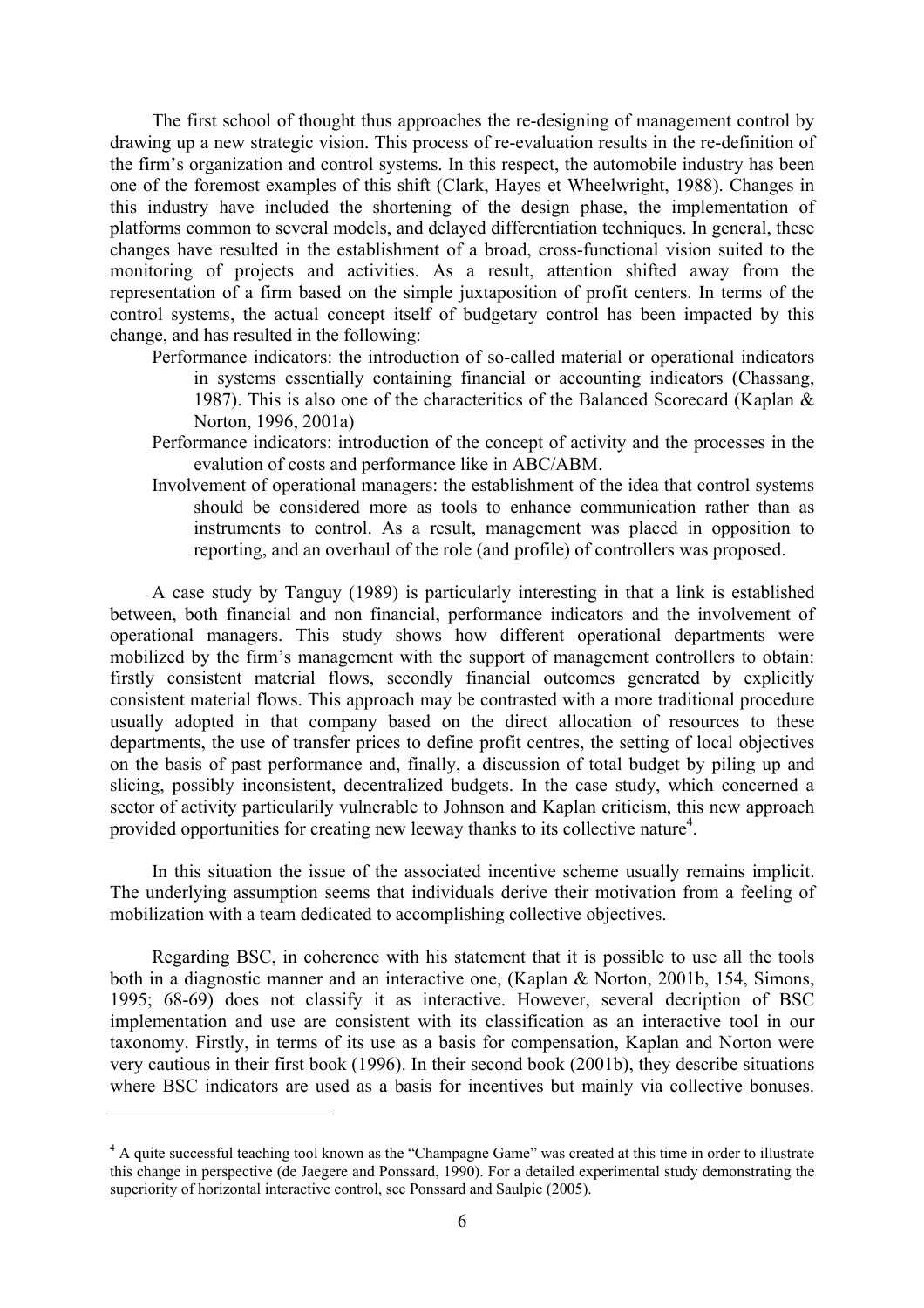Moreover, case studies led in France show that the BSC is not deployed throughout the hierarchy, but remains at BU level. It is then used to define cross functional projects to improve the indicators defined in the BSC, those projects are monitored directly by the general management of the BU and no explicit bonus schemes are linked to the  $BSC<sup>5</sup>$ . It is thus consistent with our interactive classification and the fact that interactivity requires specificity. Finally, Kaplan and Norton (2001b) mention de deployment of BSC at individual level. But they do not explain how these individual BSC are used in the compensation policy if they are, and they underline that this use of BSC is different from traditional Management by Objective.

Reviving budgetary control through the adoption of value-based management has underlined the particular importance of performance indicators. The initial objective was indeed to re-create "financial" indicators better in line with the maximization of value for the shareholders than the traditional accounting ones. Two main tools were employed to this end. The first tool, developed by the consulting firm Stern&Stewart, builds on a traditional indicator known as "residual income". It then introduced a host of adjustments to operate the intended alignment. In all Stern&Stewart performed some one hundred adjustments (e.g. by capitalizing R&D expenses or the initial years of operation of a strategic investment), which led to the creation of a new indicator known as EVA. The second tool is primarily focused on defining average cash flows over a specified period of time for budgeted investments, and is known under the name of CFROI. Better business plans (with profitability stages related to clearly defined project portfolios) may be built by using this tool. This tool was developed by the Boston Consulting Group. The specialized business press widely publicized the commercial rivalry between these tools (Myers, 1996). In retrospect, it is clear that the EVA approach went the furthest in reforming control systems because it explicitly took into consideration the assessment system, and as such led to a number of proposals intended to completely review management incentive systems (O'Hanlon and Peasnell, 1998). It should be emphasized that this approach is fairly radical as it proposes to set standards no longer on the basis of budgets or achievements in the past year, but in accordance with the expectations of the financial markets. An entire toolbox was thus created in order to calibrate the presumed link between the market value of the firm and its expected EVA taking into account business cycles (O'Byrne, 1997). As a result, the link between the budget and the establishment of bonuses was completely severed. Jensen (2001) views this break as a very positive point as it enables the budget to re-capture its initial role, i.e. business plan coordination and forecast of financial results.

The aim of this approach is to replicate market incentive mechanisms within organizations. It is based on generic performance indicators, which enables management at arm's length.

## **3.3 Limitations of each approach**

1

The rationale behind each one of the two proposed solutions to reform management control has now been clearly established and the distinction between the two alternatives made very clear. This facilitates the discussion of their respective limitations.

<sup>&</sup>lt;sup>5</sup> See for instance the case « Compu-Mark » in Mendoza and al. (2005)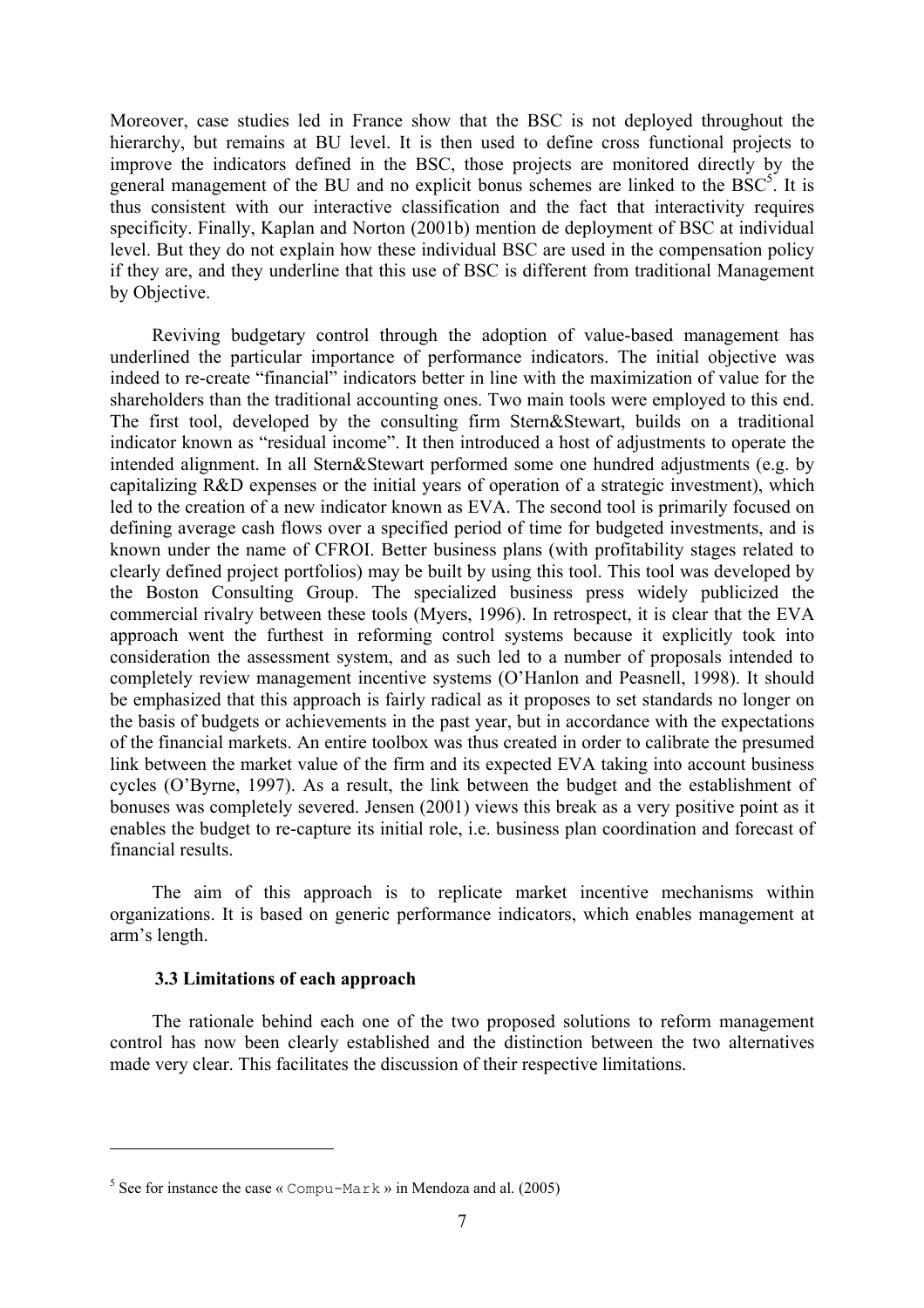Consider the first proposed solution. Any attempt to strategically change management control assumes in fact that once the new strategy has been explained and the new performance indicators defined, the firm's workforce will in principle find itself naturally motivated to seek out all suitable actions to carry out this aim. As a result, ABM (Lorino 1991) or the BSC, which represents the most recent version of this strategic shift, does not address the issue of incentives in sufficient details. The compensation schemes based on collective performance remain unprecise. For example, it does not deal with the difficulty in building an incentive system based on a dashboard, which includes a series of indicators. How each indicator should be calibrated and weighted remains an unaddressed point. Moreover, little attention is paid to the difficulty in implementing team incentives with company personnel while avoiding the phenomenon of free riding.

More generally, such appraoches do not address the possible need to re-assess the human resources management policy of the company in accordance with the new recommended coordination methods. Mottis (1999), through a case study about the management of computer projects in banks, shows the importance of this point to explain the relative failure associated with project management. At that time personnel in French banks, as opposed to other sectors such as the car industry, were traditionally managed through tight professional classifications.

Consider now the proposed solution which relies on value based management. It assumes that strategic change will automatically occur and go in the right direction because of the better alignment of incentives. A number of research studies while reporting the intrinsic (while already known long ago) value of EVA as a financial indicator cast some doubts on the validity of this assertion. Firstly, while Stern holds that the EVA system is simpler and more objective than the traditional systems (EVA roundtable, 1994), in a detailed case study, Riceman et al. (2002) highlighted the fact that a significant number of managers did not understand the EVA system. This difficulty in comprehending the system is also mentioned by Wallace (1997) and Mottis and Ponssard (2001-2002). Secondly, Larmande and Ponssard (2005) point out another difficulty with the EVA system, namely the fact that this indicator's degree of controllability is quite low (Antle and Demski, 1988). The authors show in a case study that a great number of managers consider that their bonuses are more directly related to business conditions, rather than to the result of their efforts. Ittner and Larker (1998) studied the changes made to EVA at AT&T. The initial system also seems to have suffered from a lack of controllability as it was modified in order to include a series of items, which were more controllable, such as customer and employee satisfaction. However, AT&T went through a period of value destruction (i.e. a decrease in the share price) as a result of unprofitable strategic investments. In the end this system was simply dropped, as internal bonuses remained high due to the adjustment mechanism, despite the financial difficulties encountered by the firm. When suitable, the implementation of an EVA approach may then be useful in so far as it provides a company-wide tool to easily take into account the cost of capital, rather than using it for the sake of the framework itself.

## **4. CONCLUSION AND FUTURE AVENUES OF RESEARCH**

Our theoretical framework characterizes a management control system based on three dimensions: the nature of the involvement of operational managers, the degree of customization of the control tools and the degree of objectivity of the relationship with the compensation policy. Two theoretical management control systems are identified, building on Simons' classification, i.e. diagnostic and interactive systems. It is suggested that diagnostic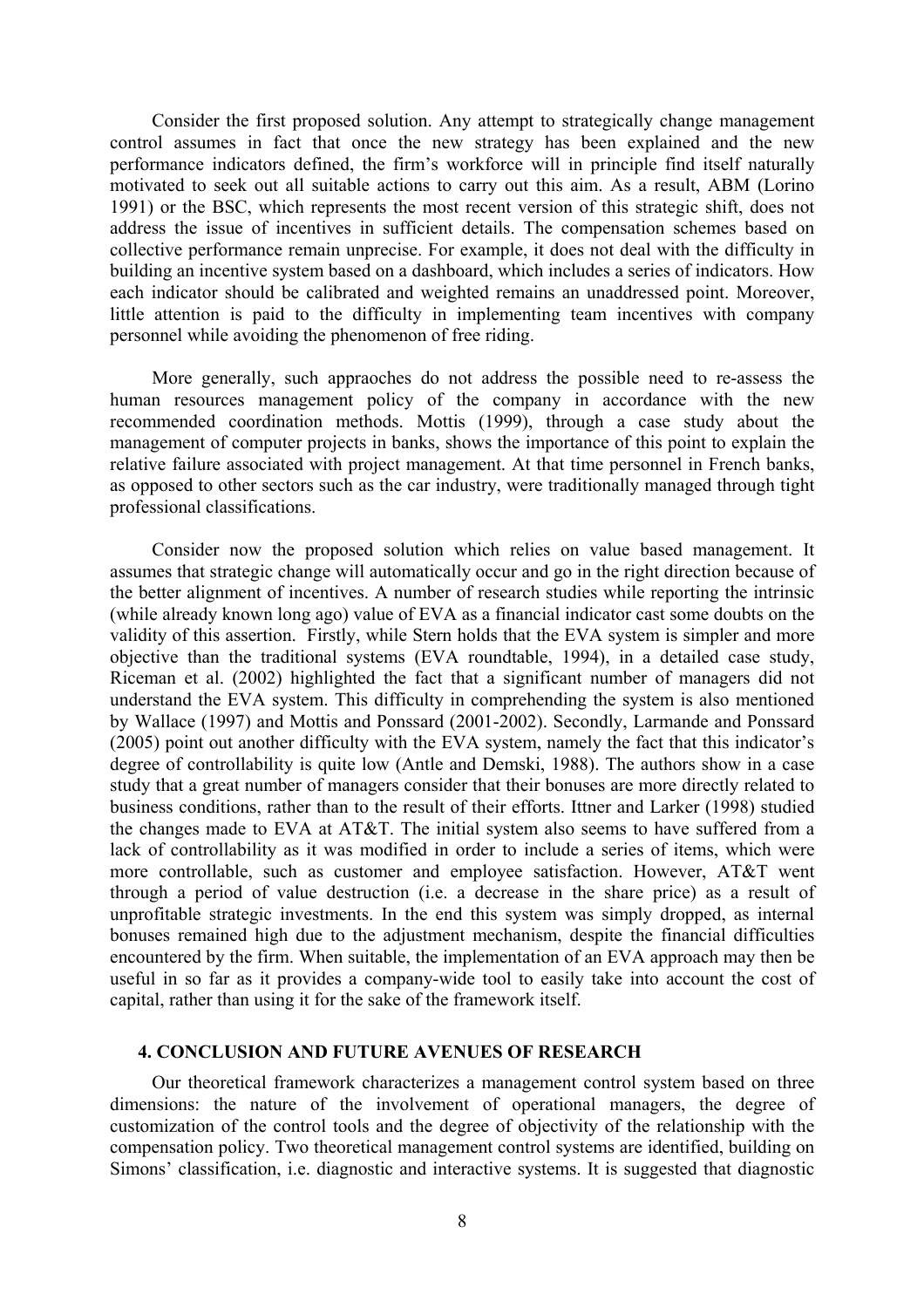systems are based on arms' length relationships, generic control tools and objective assessment procedures while interactive systems imply continuous managerial involvement, customized control tools and subjective assessment schemes.

Using this taxonomy, proposed solutions to revive traditional control systems may be examined. For instance, the operational approaches such as information systems based on strategic vision appear in line with interactive systems while value based management approaches such as EVA appear in line with diagnostic systems.

This analysis provides a tool to better understand the mechanism of action and the limitations of these two approaches because of the difficulty in designing a system consistent all along the three dimensions of our grid. It shows that each one is based on an underlying assumption that is highly debatable: on the one hand the operational approach assumes that once the strategy has been explained, managers will be naturally inclined to implement it; on the other hand the value based management approach assumes that if incentives are correctly aligned, managers will naturally find the right strategy. The limits of these assertions clearly correspond to difficulties encountered in practice.

The fact that there seem to be empirical limitations associated to each management control system raises the issue of another contribution made by Simons (1994), i.e. the diachronic complementarity observed between diagnostic and interactive systems. The discussion carried out in this paper suggests that this complementarity may in fact be necessary due to the intrinsic limits of each system taken in isolation. A diagnostic system could potentially be lacking in strategy, whereas an interactive system could potentially have a lack of incentives. If this were indeed the case, the limits inherent to each system could be mitigated by a joint diachronic approach, rarely proposed by consulting firms for obvious reasons. Future research work should focus on studying this conjecture, and should include the following areas:

Pursue the theoretical characterization of interactive and diagnostic systems,

- In particular, study the reciprocal impact of the different system dimensions on each other, i.e. the impact of incentive schemes on the performance indicators and vice versa, or the impact of the nature of the involvement of managers on the degree of the subjectivity of standards,
- Analyze the interactions and complementarities between the diagnostic and interactive systems in field studies to evaluate their possible complementarities empirically.

## **Bibliography**

Antle R. and J.S. Demski, (1988). "The Controllability Principle in Responsibility Accounting", *The Accounting Review,* Vol 13, n°4, 700-718.

Bisbe J. and Otley D. (2004), "The Effects of the Interactive Use of Management Control Systems on Product Innovation", *Accounting, Organizations and Society,* 29, 709-737.

Bruining H., Bonnet M., & Wright M. (2004). "Management Control Systems and Strategy Change in Buyouts". *Management Accounting Research*, 15, p.155-177.

Chassang G. (1987), « Réinventer le contrôle de gestion », *Politique Industrielle,* 9, 89-102.

Clark K. B., Hayes R. H. and. Wheelwright S. C, 1988. *Dynamic manufacturing, creating the learning organization*, The Free Press.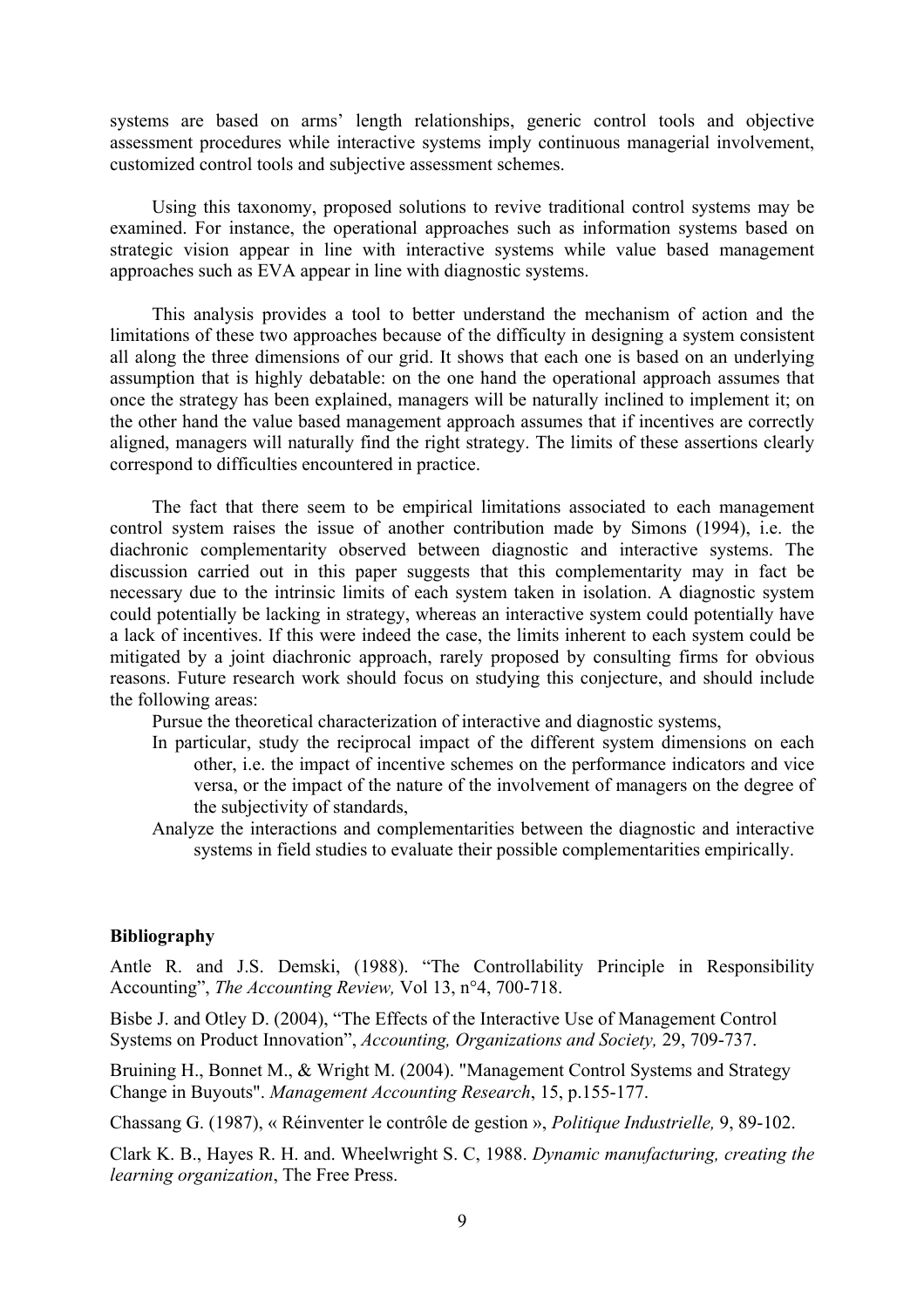Davila T. (2000), "An Empirical Study of the Drivers of Management Control Systems Design in New Product Development", *Accounting, Organizations and Society,* 25, 383-409

de Jaegere A. et Ponssard J.-P. (1990), « La comptabilité : genèse de la modélisation en économie d'entreprise », *Annales des Mines, Gérer et Comprendre*, mars, 90-98.

EVA roundtable, 1994. *Journal of Applied Corporate Finance,* **7** (Summer), 46-70.

Goldratt E. M., Cox J. (1986), *Le But : l'Excellence en Production*, Afnor Gestion ed., Paris.

Hatchuel A., Sardas J. C. (1990), « Métiers et Réseaux, Les Paradigmes Industriels de la GPAO », *Revue Réseaux,* 4, avril-mai.

Ittner C.D. and Larker, D.F. (1998), "Innovations in Performance Measurement : Trends and Research Implications", *Journal of Management Accounting Research*, vol. 10, p. 205-238.

Jensen M. C. (2001), "Corporate Budgeting is Broken – Let's Fix it*"*, *Harvard Business Review*, November, 84-101.

Jensen M.C. and Murphy K. (1990). « Performance Pay and Top-Management Incentives », *Journal of Political Economy,* 98(2), 225:264.

Johnson H.T. and Kaplan R.S. (1987), *Relevance Lost: The Rise and Fall of Management Accounting*, Boston, Mass., Harvard University Press.

Kaplan R.S. and Norton D.P. (1996), *The Balanced Scorecard*, Boston, Harvard Business School Press.

Kaplan R.S. and Norton D.P. (2001a), *The Strategy Focused Organization*, Boston, Harvard Business School Press.

Kaplan R.S. and Norton D.P. (2001b), "Transforming the Balanced Scorecard from Performance Measurement to Strategic Management: Part II", *Accounting Horizons*, Vol. 15, n°2, 147-160.

Larmande F. et Ponssard J-P. (2004), « EVA and the Control-Congruence Trade-off: an Empirical Investigation », Ecole Polytechnique, laboratoire d'économétrie, *mimeo*.

Lebas M. (1991), « Comptabilité analytique basée sur les activités, analyse et gestion des activités », *Revue Française de Comptabilité*, n°226, Septembre, p. 47-63.

Lorino P. (1991), *Le Contrôle de gestion stratégique : La gestion par les activités*, Paris, Dunod.

Marginson D. E. W. (2002). "Management Control Systems and their Effects on Strategy Formation at Middle-Management Levels: Evidence from a U.K. Organization". *Strategic Management Journal*, 23, 1019-1031.

Mendoza C., Delmond M-H., Giraud F., Lönong H., de Font Réaulx A. (2005), *Tableaux de bord et balanced scorecards*, Groupe Revue Fiduciaire, Paris.

Mévellec P. (1990), *Outils de gestion. La pertinence retrouvée*, Editions Comptables Malesherbes, Paris.

Midler C. (1990), « Instrumentation économique et mutation industrielle : les enseignements d'une recherche chez Renault », in ECOSIP, *Gestion Industrielle et Mesure Economique : Approches et Applications Nouvelles,* Paris, Economica.

Mottis N., (1999). « Des modèles types contextualisés pour une approche intégrée de la firme : le cas de l'informatique bancaire ». Revue Economique, 50, 127 :150.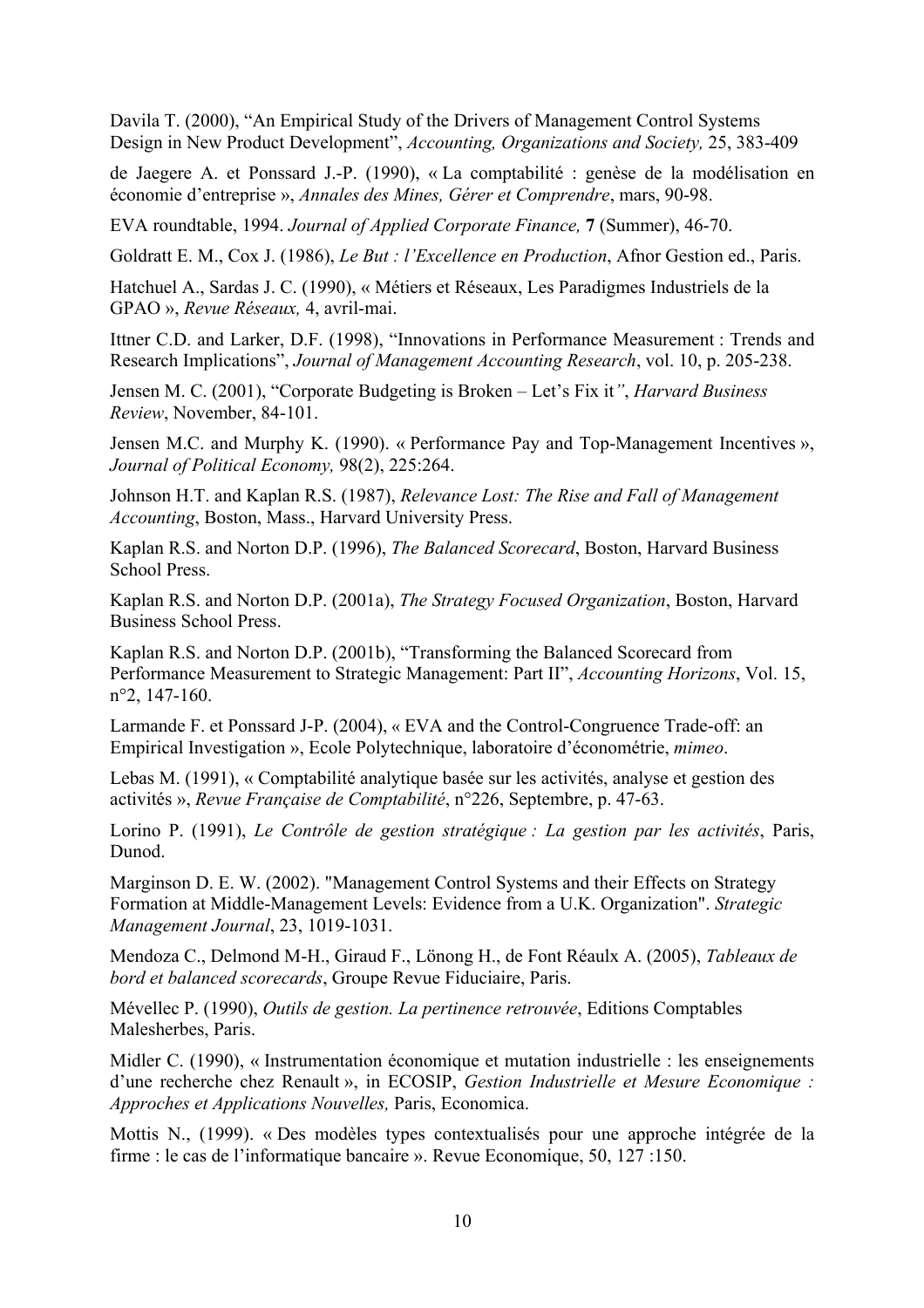Mottis N. and J.-P. Ponssard, (2001-2002). "Value Based Management and the Corporate Profit Center", *European Business Forum*, 8 (Winter), 41-47.

Myers R. (1996), "Metric wars", *CFO : The Magazine for Chief Financial Officers*, 12, 41- 50.

O'Byrne S., (1997). Executive compensation, *Handbook of Modern Finance*, Ch. E9.

O'Hanlon J. and K.V. Peasnell (1998). "Wall Street's contribution to management accounting: the Stern Stewart EVA financial management system". *Management Accounting Research,* 9, 421-444.

Otley D. (2001), "Extending the Boundaries of Management Accounting Research: Developing Systems for Performance Management", *British Accounting Review,* 33, 243-261.

Ponssard J.-P. and Saulpic O. (2005). "Economic Modeling Triggers more Efficient Planning: An Experimental Justification" *Theory and Decision*, Vol 58-3, 239-282.

Riceman, S. S., Cahan, S. F., Lal, M., 2002. "Do managers perform better under EVA bonus schemes?", *European Accounting Review,* 11-3, 537-572.

Simons R. (1991), "Strategic Orientation and Top Management Attention to Control System", *Strategic Management Journal,* 12, 49-62.

Simons R. (1994), "How New Top Managers Use Control Systems as Levers of Strategic Renewal", *Strategic Management Journal*, 15, 169-189.

Simons R. (1995), *Levers of Control,* Harvard University Press, Boston.

Simons R. (1999), *Performance Measurement and Control Systems for Implementing Strategy Text and Cases*, Prentice Hall.

Stewart, G. B., (1991). *The Quest for Value.* New York, NY, Harper Business.

Stern J., Stewart G. B., Chew D. (1995). "The EVA Financial Management System" *Journal of Applied Corporate Finance,* 8 (Summer), 32-46.

Sponem S. (2004), « Diversité des pratiques budgétaires des entreprises françaises : proposition d'une typologie et analyse des déterminants », Thèse Paris-Dauphine, Paris.

Tanguy H. (1989), « La Réhabilitation des Modèles et des Plans dans l'Entreprise : le cas d'une Maison de Champagne », *Cahiers d'Economie et Sociologie Rurales*, 10, 25-64.

Tanguy H. (1992), « Planification stratégique. Pour un usage rético-réthorique des modèles », *Annales des Mines, Gérer et Comprendre,* 28, 19-29.

Wallace, J. (1997). "Adopting Residual Income Based Compensation Plans: Do You Get What You Pay For?" *Journal of Accounting and Economics*, 24, 275-300.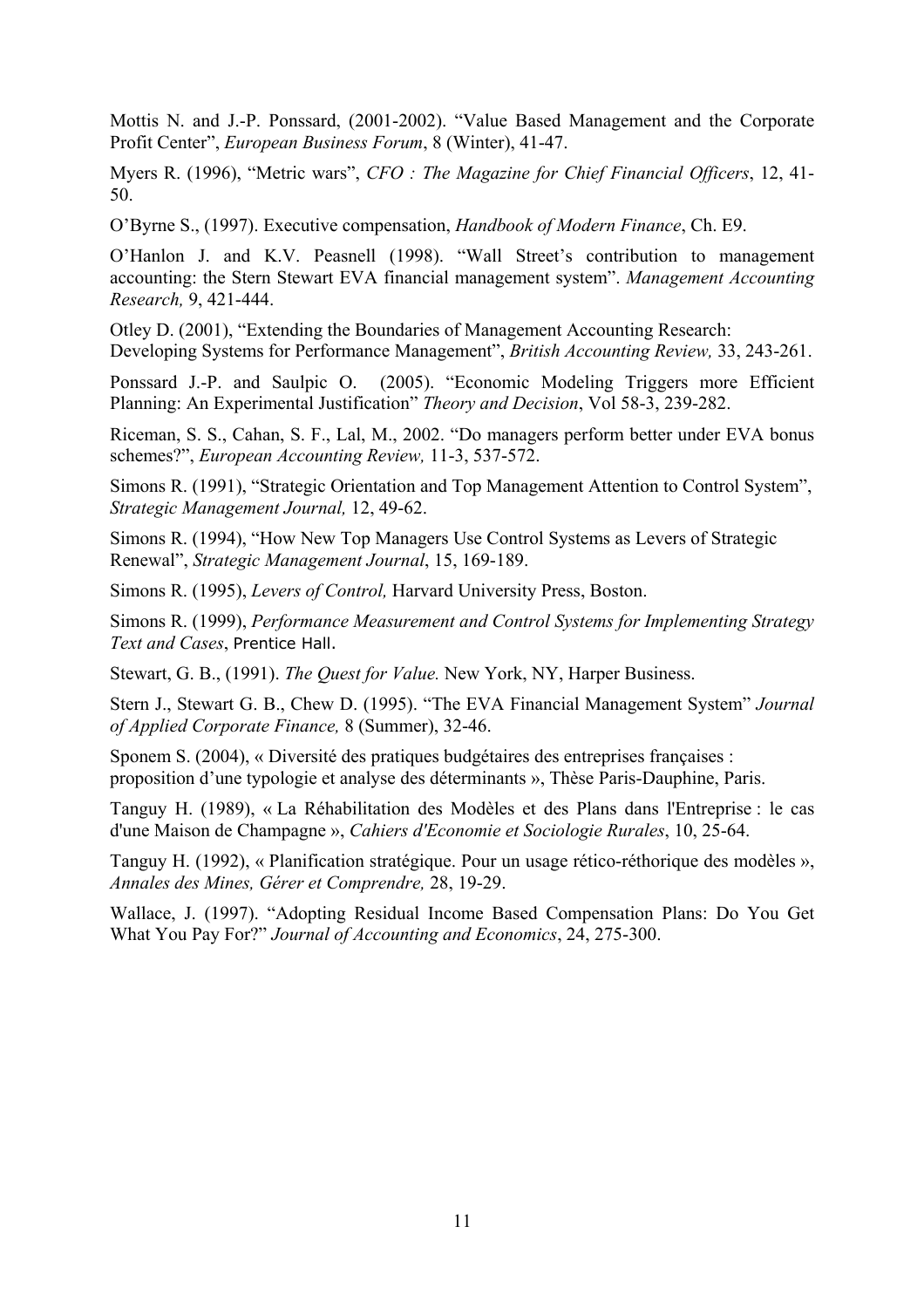|  | Table 1 – Additional Features for Interactive and Diagnostic Control Systems |
|--|------------------------------------------------------------------------------|
|--|------------------------------------------------------------------------------|

| <b>The</b><br><b>Control Systems</b>            | How are the control tools<br>constructed?                                                                                                                                                                                                                                                                                                                                                                                                                                                                                                                                                                                                                                                                                                                                                  | How do the managers<br>use the system?                                                                                                                                                                                                                                                                                                                                                                                         | What is the relationship<br>with the compensation<br>policy?                                                                                                                                                                                                                                                                                                                                                                                                 |
|-------------------------------------------------|--------------------------------------------------------------------------------------------------------------------------------------------------------------------------------------------------------------------------------------------------------------------------------------------------------------------------------------------------------------------------------------------------------------------------------------------------------------------------------------------------------------------------------------------------------------------------------------------------------------------------------------------------------------------------------------------------------------------------------------------------------------------------------------------|--------------------------------------------------------------------------------------------------------------------------------------------------------------------------------------------------------------------------------------------------------------------------------------------------------------------------------------------------------------------------------------------------------------------------------|--------------------------------------------------------------------------------------------------------------------------------------------------------------------------------------------------------------------------------------------------------------------------------------------------------------------------------------------------------------------------------------------------------------------------------------------------------------|
| Possible set<br>of questions to be<br>addressed | What is the nature of the<br>indicators<br>that<br>measured<br>are<br>(financial, non financial, daily,<br>monthly, yearly)?<br>How have they been identified<br>(generic business approach or<br>specific business vision)?<br>Do they easily decompose into<br>subsets of indicators or are they<br>closely interdependent?<br>Are they based on a standard<br>information system or do they<br>require customized processes?<br>Is the system audited?                                                                                                                                                                                                                                                                                                                                  | In the organization, who<br>is in charge of the control<br>process, of the information<br>gathering, of validating the<br>data, ofupgrading<br>the<br>system<br>(control<br>department,<br>marketing,<br>production)?<br>Is the control system part<br>of the formal budgeting<br>process or used in other<br>instances?<br>How frequently<br>$is$ it<br>used?<br>With<br>what<br>implications<br>for<br>operational managers? | To what extent are some<br>indicators<br>used<br>as<br>objectives<br>for<br>the<br>compensation policy?<br>Is the alignement of<br>objectives rather internal<br>reinforce<br>to<br>internal<br>coordination<br>rather<br><sub>or</sub><br>external to make managers<br>feel like owners?<br>How are standards set<br>(internally)<br>through<br>subjective assessment or<br>through<br>outside<br>benchmarks)?                                              |
| Diagnostic                                      | Indicators are issued yearly from<br>P&L, and updated monthly (e.g.<br>ROI) possibly enriched through<br>simple aggregate data (quantities<br>sold, price indices).<br>Based on a rather generic business<br>approach to create value.<br>Intended to be broken down into<br>profit centers and along the<br>organizational chart with little<br>consideration to their possible<br>interdependence.<br>These indicators are obtained<br>from the standard information<br>system.<br>The indicators are audited.                                                                                                                                                                                                                                                                           | The monitoring of the<br>system<br>is<br>given<br>to<br>controllers.<br>Used as an integral part<br>of the budgeting process.<br>Limited<br>use<br>a<br>as<br>simulation tool.<br>Controllers using partial<br>operational<br>data<br>from<br>managers make monthly<br>updates.<br>Management<br>by<br>exception.                                                                                                              | Some<br>indicators<br>are<br>typically used in<br>the<br>compensation policy.<br>Emphasis<br>is<br>on<br>alignment<br>with<br>shareholders<br>little<br>with<br>consideration<br>towards<br>internal coordination.<br>Calibration is explicit<br>using quantitative formula<br>with targets and stretch<br>goals.<br>The calibration may be<br>either internal or external,<br>reference<br>but<br>to<br>an<br>external<br>judgment<br>is<br>always present. |
| Interactive                                     | Indicators are based on a specific The<br>analysis of the performance   monitoring of the system   compensation policy.<br>factors of the business.<br>A model is designed to structure involvement<br>the interdependency of the KPI operational managers.<br>through the decisions made in the $\vert$ Frequent usage (both ex $\vert$<br>different departments, the time<br>structure is chosen to be relevant<br>to the issues (unfolding of<br>uncertainties, long term impact of managers.<br>$decisions$ ).<br>Data gathering relies on specific incapable of producing individuals and/or teams<br>as well as on standard data meaningful forecasts in the actual decision<br>collection procedures.<br>The indicators are not intended of operational managers.<br>to be audited. | design<br>the<br>and<br>require a high degree of Emphasis<br>ante and ex post) and based on<br>feedbacks<br>directly<br>performed by operational<br>without the involvement                                                                                                                                                                                                                                                    | No formal link with the<br><i>is</i><br>on<br>by promoting<br>internal<br>coordination.<br>Indirect incentives are<br>managerial<br>discretion of superior<br>(with<br>qualitative<br>judgments assessing the<br>Controllers would be degree of involvement of<br>processes).                                                                                                                                                                                |